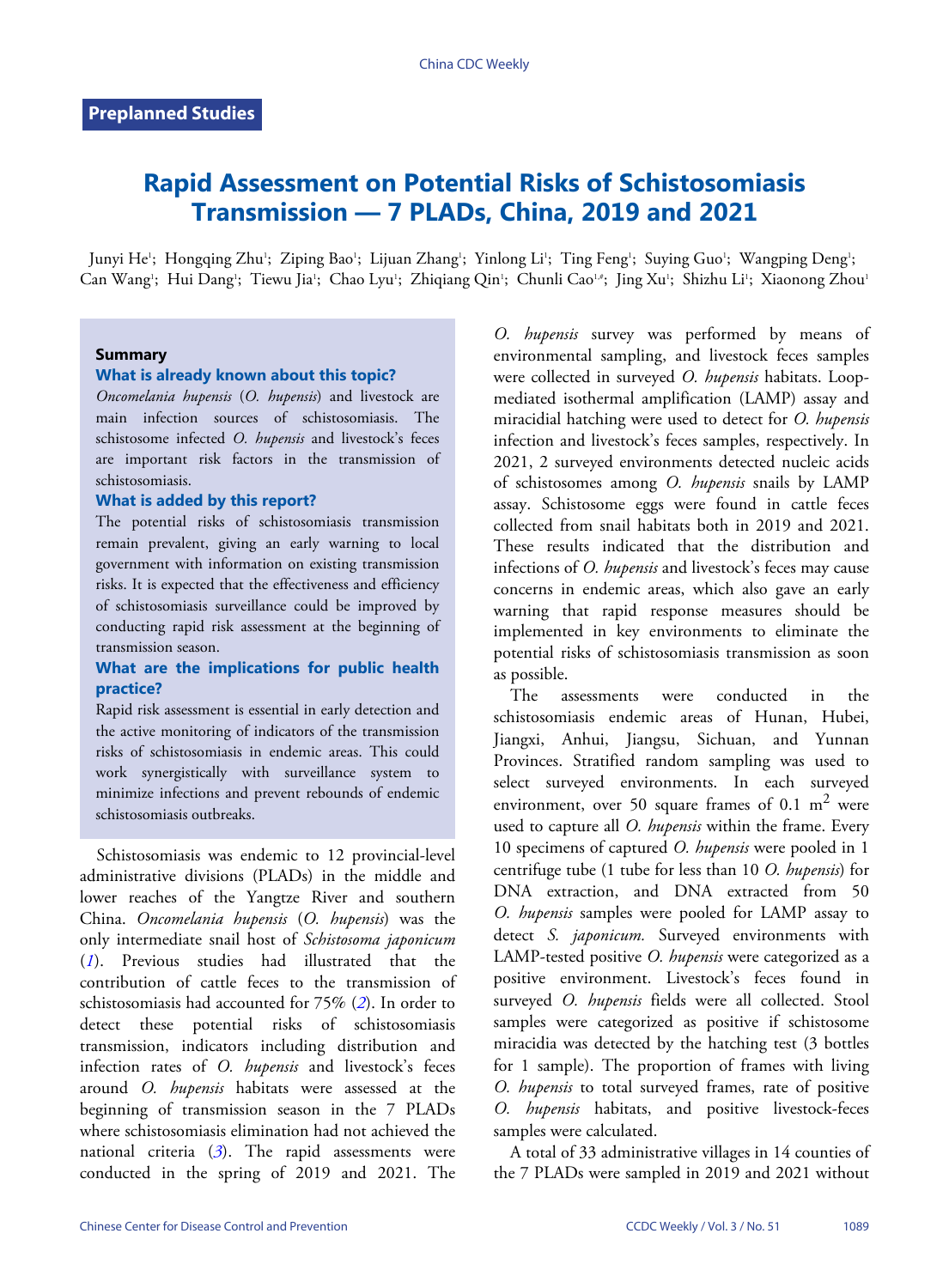duplicate sampled counties ([Table 1](#page-1-0)–[2](#page-2-0)). In 2019, 68 *O. hupensis* inhabited environments were surveyed, in which 41.18% (28/68) environments had *O. hupensis* captured. Out of the total of 3,115 surveyed frames, living *O. hupensis* occurred in 324 frames. A total of 1,919 *O. hupensis* were living of all 2,076 captured, and an irrigation ditch in Laoguanju Village (Hubei Province) had the highest number of living *O. hupensis* in single frame at 69/frame. The LAMP assay detected no positive environments from all surveyed fields. A total of 56 stool samples were found in 7 sampled counties' surveyed environments, including 53  $(94.64\%)$  cattle-feces samples and 3  $(5.36\%)$  sheepfeces samples. A total of 4 cattle-feces sample from a marshland in Minglang Village (Hunan Province) tested positive by miracidial hatching, with a 7.14% (4/56) positivity rate of livestock-feces samples ([Table 1](#page-1-0)).

In 2021, 74 *O. hupensis* inhabited environments were surveyed, in which 50% (37/74) of environments had *O. hupensis* captured. Of the total of 3,532 surveyed frames, living *O. hupensis* occurred in 292 frames. In addition, of all 1,958 *O. hupensis* captured, 1,870 were living. In marshland and lake endemic areas, an irrigation ditch in Lianyi Village (Hubei Province) had the highest number of living *O. hupensis* in a single frame at 94/frame. In mountainous and hilly endemic areas, a tobacco field in Yunfeng Village (Yunnan Province) had the highest number of living *O. hupensis* in a single frame at 31/frame. The LAMP assay detected 2 positive environments where the nucleic acids of a schistosome were found in *O. hupensis*, including a marshland in Wufeng Village (Jiangxi Province) and an irrigation ditch in Lianyi Village (Hubei Province), with a 2.70% (2/74) positivity rate of *O. hupensis* habitats. A total of 54 stool samples were found in 13 surveyed environments in 9 sampled counties, including cattle feces, sheep feces, and other mammal's feces, accounting for 42.59% (23/54), 38.89% (21/54), and 18.52% (10/54), respectively. One cattle-feces sample from a marshland in Lianxu Village (Jiangxi P[rovince\)](#page-2-0) tested positive by miracidial hatching, with a 1.85% (1/54) positivity rate of livestock-feces samples [\(Table 2\)](#page-2-0).

<span id="page-1-0"></span>

| TABLE 1. Results of rapid assessments on potential risks of schistosomiasis transmission in 7 PLADs, China, Spring 2019. |  |  |  |  |  |  |  |  |
|--------------------------------------------------------------------------------------------------------------------------|--|--|--|--|--|--|--|--|
|--------------------------------------------------------------------------------------------------------------------------|--|--|--|--|--|--|--|--|

|                 | County/City/<br><b>District</b> | Number of<br>investigated<br>villages | <b>Number of</b><br>surveyed<br>environments | O. hupensis survey result                                  |                        | Livestock's feces survey result |                                        |
|-----------------|---------------------------------|---------------------------------------|----------------------------------------------|------------------------------------------------------------|------------------------|---------------------------------|----------------------------------------|
| <b>Province</b> |                                 |                                       |                                              | Frames with living O.<br>hupensis/total surveyed<br>frames | <b>LAMP</b><br>result* | Count                           | <b>Miracidial hatching</b><br>positive |
| Jiangsu         | Jiangning District              | $\overline{c}$                        | 7                                            | 52/204                                                     | $\Omega$               | $\mathbf 0$                     | 0                                      |
|                 | Pukou District                  | 4                                     | 6                                            | 39/187                                                     | $\mathbf{0}$           | $\Omega$                        | 0                                      |
| Anhui           | Wuwei County                    | $\overline{2}$                        | 4                                            | 3/210                                                      | $\Omega$               | 8                               | 0                                      |
|                 | Sanshan District                | 2                                     | 3                                            | 0/160                                                      | $\mathbf 0$            | $\mathbf 0$                     | 0                                      |
| Jiangxi         | Pengze County                   | $\overline{2}$                        | $\overline{4}$                               | 13/222                                                     | $\Omega$               | $\mathbf 0$                     | 0                                      |
|                 | <b>Ruichang City</b>            | 3                                     | 5                                            | 30/271                                                     | 0                      | 0                               | 0                                      |
| Hubei           | Chibi City                      | 3                                     | 6                                            | 30/303                                                     | $\Omega$               | 3                               | $\Omega$                               |
|                 | Jiayu County                    | 3                                     | 6                                            | 20/306                                                     | $\mathbf 0$            | $\mathbf 0$                     | 0                                      |
| Hunan           | <b>Ziyang District</b>          | $\overline{c}$                        | 4                                            | 81/205                                                     | $\Omega$               | 18                              | 4                                      |
|                 | Nan County                      | $\overline{c}$                        | 4                                            | 32/203                                                     | 0                      | 20                              | 0                                      |
| Sichuan         | Dechang County                  | $\overline{2}$                        | 5                                            | 2/205                                                      | $\Omega$               | $\mathbf{0}$                    | 0                                      |
|                 | <b>Xichang City</b>             | $\overline{2}$                        | 6                                            | 19/239                                                     | $\mathbf{0}$           | 3                               | 0                                      |
| Yunnan          | <b>Yongsheng County</b>         | $\overline{c}$                        | 4                                            | 3/200                                                      | $\mathbf{0}$           | $\overline{2}$                  | 0                                      |
|                 | Jianchuan County                | $\overline{2}$                        | 4                                            | 0/200                                                      | <sup>0</sup>           | 2                               | 0                                      |
| Total           |                                 | 33                                    | 68                                           | 324/3,115                                                  | $\mathbf 0$            | 56                              | 4                                      |

Note: Based on national schistosomiasis epidemic data in the last 2 years, 2 epidemic counties (cities, districts) with relatively intense history of epidemics were selected from each province, 2 towns were selected from each sampled county (city, district), 1 village with intense history of epidemics and large extant areas of *O. hupensis* habitats was selected from each sampled town, and 2 possible *O. hupensis* inhabited environments were selected from each sampled village to conduct the field survey.

Abbreviations: PLADs=provincial-level administrative divisions; LAMP=loop-mediated isothermal amplification; *O. hupensis*=*Oncomelania hupensis*.

\* LAMP results: 1: Positive, 0: Negative.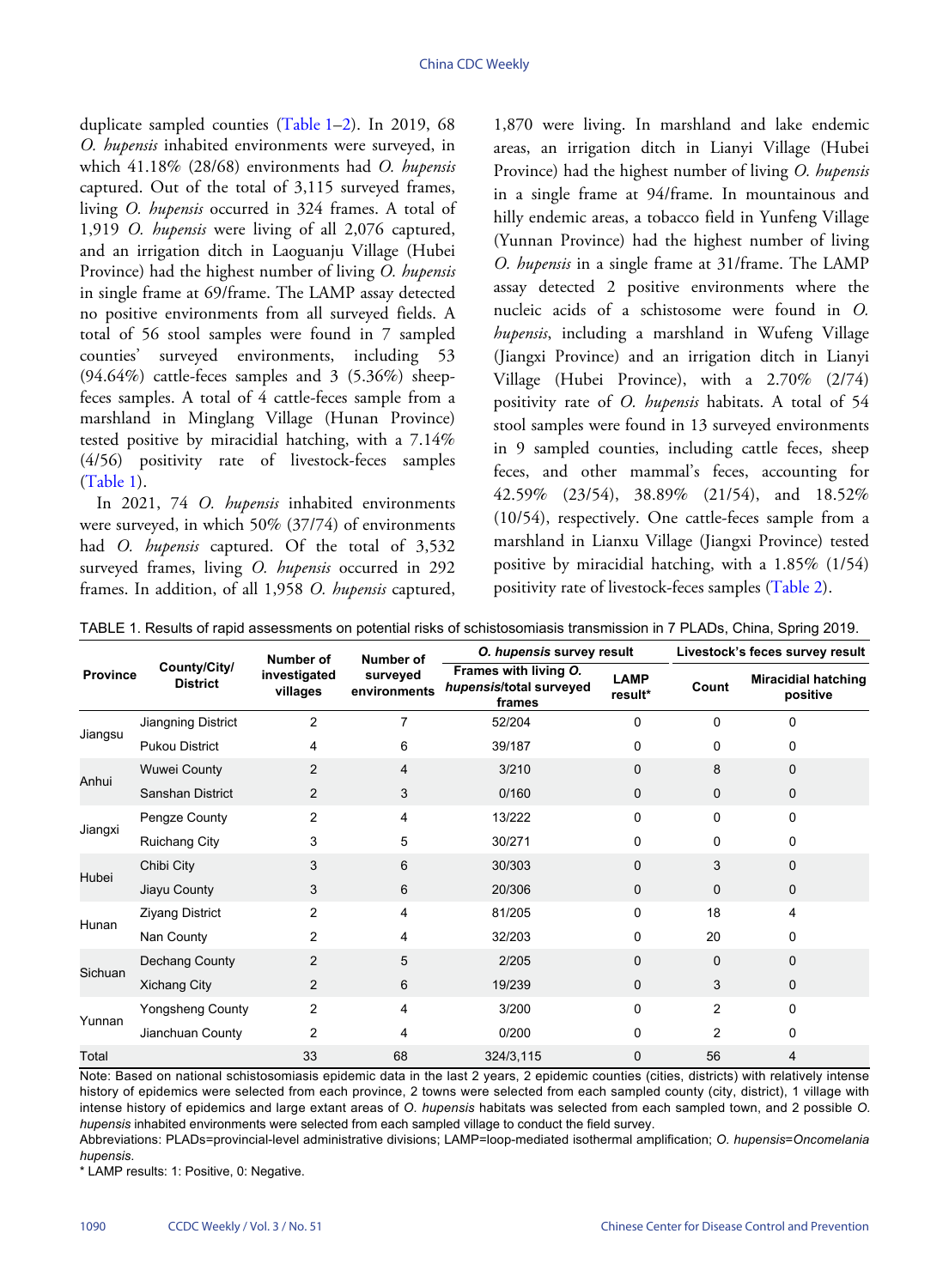| <b>Province</b> | County/City/<br><b>District</b> | Number of<br>investigated<br>villages | Number of<br>surveyed<br>environments | O. hupensis survey result                                         |                        | Livestock's feces survey result |                                        |
|-----------------|---------------------------------|---------------------------------------|---------------------------------------|-------------------------------------------------------------------|------------------------|---------------------------------|----------------------------------------|
|                 |                                 |                                       |                                       | <b>Frames with living</b><br>O. hupensis/total<br>surveyed frames | <b>LAMP</b><br>result* | Count                           | <b>Miracidial hatching</b><br>positive |
| Jiangsu         | New Zhenjiang District          | 2                                     | 4                                     | 2/213                                                             | 0                      |                                 | 0                                      |
|                 | <b>Yangzhong City</b>           | 2                                     | 4                                     | 3/208                                                             | 0                      | 3                               | 0                                      |
| Anhui           | Wanzhi Distrcit                 | $\overline{2}$                        | 6                                     | 31/223                                                            | 0                      | 21                              | $\Omega$                               |
|                 | Xuanzhou District               | $\overline{2}$                        | 9                                     | 14/219                                                            | $\mathbf 0$            | $\mathbf 0$                     | $\mathbf 0$                            |
| Jiangxi         | Jinxian County                  | 2                                     | 3                                     | 0/162                                                             | 0                      | 4                               | 0                                      |
|                 | Nanchang County                 | 3                                     | 5                                     | 11/293                                                            | 1                      | 13                              |                                        |
| Hubei           | Shashi District                 | 3                                     | 8                                     | 1/439                                                             | 0                      | 1                               | $\Omega$                               |
|                 | Jingzhou District               | 3                                     | 6                                     | 42/187                                                            | 1                      | 2                               | $\Omega$                               |
| Hunan           | Hanshou District                | $\overline{c}$                        | 4                                     | 8/209                                                             | 0                      | $\mathbf 0$                     | $\Omega$                               |
|                 | Dincheng District               | 3                                     | 4                                     | 18/209                                                            | 0                      | 6                               | 0                                      |
| Sichuan         | Mianzhu City                    | 2                                     | 4                                     | 88/240                                                            | 0                      | $\Omega$                        | $\Omega$                               |
|                 | Jingyang District               | 2                                     | 4                                     | 63/233                                                            | $\mathbf 0$            | $\mathbf 0$                     | $\mathbf 0$                            |
| Yunnan          | <b>Heqing County</b>            | 3                                     | 8                                     | 0/435                                                             | 0                      | 3                               | $\Omega$                               |
|                 | Dali City                       | 2                                     | 5                                     | 11/262                                                            | 0                      | $\Omega$                        | 0                                      |
| Total           |                                 | 33                                    | 74                                    | 292/3,532                                                         | 2                      | 54                              |                                        |

<span id="page-2-0"></span>TABLE 2. Results of rapid assessments on potential risks of schistosomiasis transmission in 7 PLADs, China, Spring 2021.

Note: Based on national schistosomiasis epidemic data in the last 2 years, 2 epidemic counties (cities, districts) with relatively intense history of epidemics were selected from each province, 2 towns were selected from each sampled county (city, district), 1 village with intense history of epidemics and large extant areas of *O. hupensis* habitats was selected from each sampled town, and 2 possible *O. hupensis* inhabited environments were selected from each sampled village to conduct the field survey.

\* LAMP results: 1: Positive, 0: Negative.

Abbreviations: PLADs=provincial-level administrative divisions; LAMP=loop-mediated isothermal amplification; *O. hupensis*=*Oncomelania hupensis*.

## **DISCUSSION**

Even though the current prevalence of schistosomiasis was relatively low across China (*[3](#page-3-2)*), rapid assessments in 2019 and 2021 have found that the density of *O. hupensis* distribution remained high in several *O. hupensis* habitats and surrounding environments where fecal contamination was also observed. In addition, the infections of *O. hupensis* and livestock's feces were both detected in the assessments. The potential risks of schistosomiasis transmission are likely remaining prevalent, which is an early warning of the transmission risks of schistosomiasis at the beginning of transmission season. This finding further indicated that low sensitivity existed in schistosomiasis surveillance system. By conducting rapid risk assessments before the beginning of transmission season, the effectiveness and efficiency of schistosomiasis surveillance may be improved.

In the index system for rapid assessment of environments with high transmission risk of schistosomiasis, morbidity in livestock and *O. hupensis* were regarded as the primary indices, and the

secondary indices included the infection rate of livestock, areas with infected *O. hupensis*, and density of infected *O. hupensis* (*[4](#page-3-3)*). This index system showed the importance of assessing transmission risks related to *O. hupensis* and livestock in not only building a comprehensive risk assessment system but also in realizing earlier detection and response to further reduce the possible infection in *O. hupensis* and livestock. Thus, the distribution and infection of *O. hupensis* and livestock's feces were assessed as essential indicators in the rapid assessments and surveillance on schistosomiasis transmission.

The existence and reemergence of *O. hupensis* can greatly affect the transmission of schist[o](#page-3-0)somiasis across endemic areas in 12 southern PLADs (*[1](#page-3-0)*). The optimal temperature for living *O. hupensis* is 20–25 ℃, and t[he](#page-3-4)ir main multiplying stage is between April and June (*[5](#page-3-4)*), during which people and livestock may be more susceptible to schistosomiasis infections. Especially in marshland and lake endemic areas, the distribution of *O. hupensis* and the transmission of schistosomiasis [ma](#page-3-5)y be facilitated after encountering flood disasters (*[6](#page-3-5)*). In the risk assessment of 5 PLADs affected by